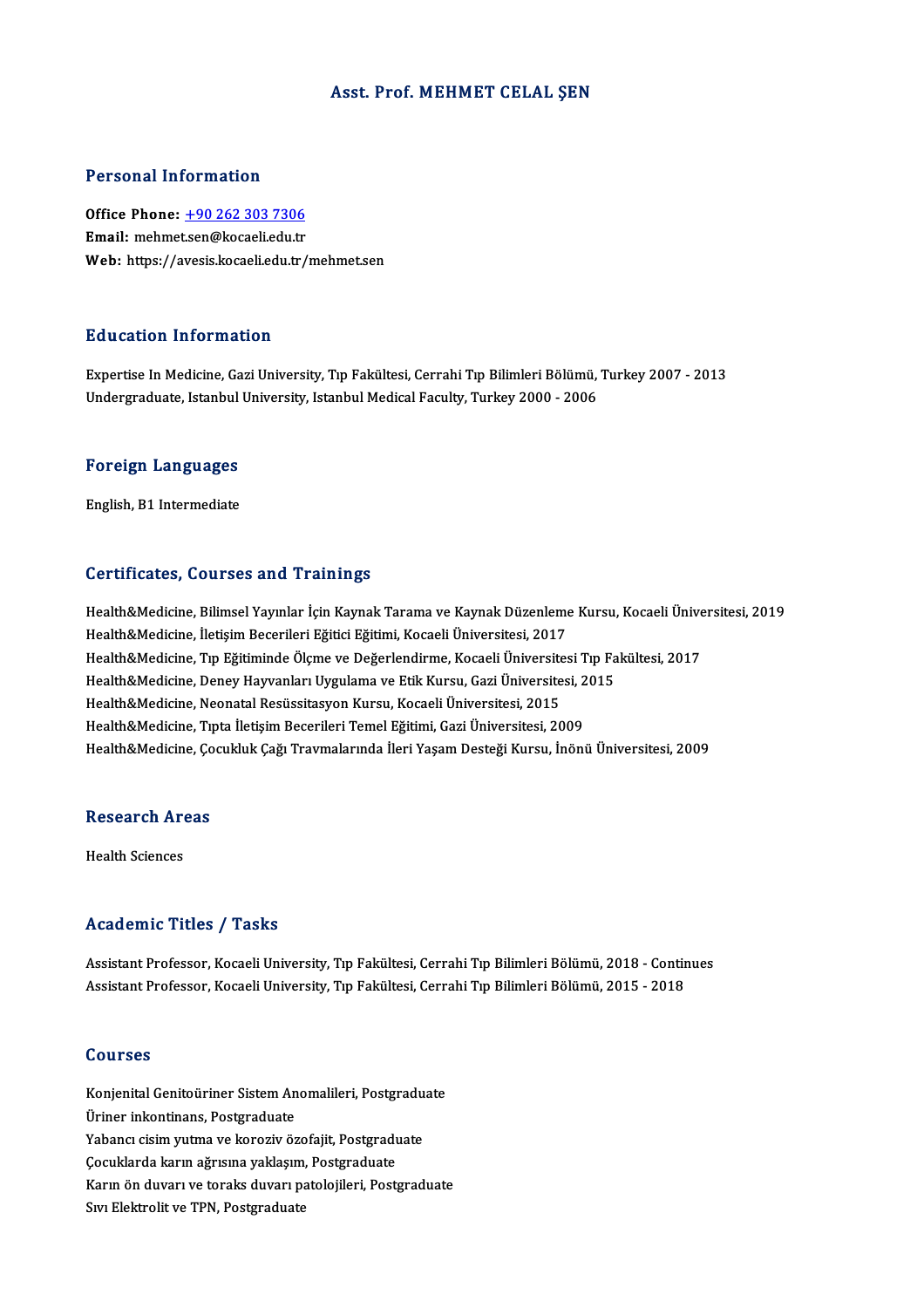VUR ve obstruktif üropatiler, Postgraduate<br>Näneblestem ve Wilme tümänü, Postgraduate VUR ve obstruktif üropatiler, Postgraduate<br>Nöroblastom ve Wilms tümörü, Postgraduate<br>İngyinel kapel patelejileri, Postgraduate VUR ve obstruktif üropatiler, Postgradua<br>Nöroblastom ve Wilms tümörü, Postgrac<br>İnguinal kanal patolojileri, Postgraduate

# Articles Published in Journals That Entered SCI, SSCI and AHCI Indexes

- rticles Published in Journals That Entered SCI, SSCI and AHCI Indexes<br>I. Erector Spinae Plane Block vs Quadratus Lumborum Block for pediatric lower abdominal surgery: A<br>double blinded, prespective, and reademized trial Erector Spinae Plane Block vs Quadratus Lumboru<br>double blinded, prospective, and randomized trial<br>AVSU.C. SEN M.C. AVAV M.A., BAVDEMIB.C. Curkan V Erector Spinae Plane Block vs Quadratus Lumboru<br>double blinded, prospective, and randomized trial<br>AKSU C., ŞEN M. C., AKAY M. A., BAYDEMİR C., Gurkan Y.<br>JOUPMAL OF CLINICAL ANESTHESIA .vel 57. np.24.29.20 double blinded, prospective, and randomized trial<br>AKSU C., ŞEN M. C. , AKAY M. A. , BAYDEMİR C., Gurkan Y.<br>JOURNAL OF CLINICAL ANESTHESIA, vol.57, pp.24-28, 2019 (Journal Indexed in SCI) AKSU C., ŞEN M. C. , AKAY M. A. , BAYDEMİR C., Gurkan Y.<br>JOURNAL OF CLINICAL ANESTHESIA, vol.57, pp.24-28, 2019 (Journal Indexed in SCI)<br>II. Ultrasound-guided dorsal penile nerve block vs neurostimulator-guided pudendal ne
- JOURNAL OF CLINICAL ANESTHESIA, vol.57, pp.24-28, 2019 (Journal Indexed in SCI)<br>Ultrasound-guided dorsal penile nerve block vs neurostimulator-guided pudendal nerve blo<br>children undergoing hypospadias surgery: A prospectiv Ultrasound-guided dorsal penile nerv<br>children undergoing hypospadias sur<br>AKSU C., AKAY M.A., ŞEN M. C., Gurkan Y.<br>PEDIATRIC ANESTHESIA val 30 no.10 nn children undergoing hypospadias surgery: A prospective, randomized, double-blinded trial<br>AKSU C., AKAY M. A., ŞEN M. C., Gurkan Y.<br>PEDIATRIC ANESTHESIA, vol.29, no.10, pp.1046-1052, 2019 (Journal Indexed in SCI)
- III. Rare clinical condition during Wilms' tumor treatment: Testicular metastasis DEMİRSOYU.,ŞENM.C. ,VURAL Ç.,Corapcioglu F. PEDIATRICS INTERNATIONAL, vol.61, no.3, pp.310-311, 2019 (Journal Indexed in SCI)
- IV. More than Ophelia syndrome: Multiple paraneoplastic syndromes in pediatric Hodgkin lymphoma PEDIATRICS INTERNATIONAL, vol.61, no.3, pp.310-311, 2019 (Journal Indexed in SCI)<br>More than Ophelia syndrome: Multiple paraneoplastic syndromes in pediatric Hodgkin lymp<br>DEMİRSOY U., ALPARSLAN B., ŞEN M. C. , ANIK Y., AKAN More than Ophelia syndrome: Multiple paraneoplastic syndromes in pediatric Ho<br>DEMİRSOY U., ALPARSLAN B., ŞEN M. C. , ANIK Y., AKANSEL G., Gorur G., Gurel B., Aksu G., Co<br>TURKISH JOURNAL OF PEDIATRICS, vol.61, no.1, pp.139-TURKISH JOURNAL OF PEDIATRICS, vol.61, no.1, pp.139-141, 2019 (Journal Indexed in SCI)
- V. The Effect of Carbon Dioxide Insufflation Applied at Different Pressures and Periods on Thrombotic The Effect of Carbon Dioxide Insufflation Applied at Different Pressures and Per<br>Factors.<br>Sen M. C. , Turkyilmaz Z., Sonmez K., Karabulut R., Kaya Z., Yenicesu I., Gursel T., Basaklar A.<br>Indian journal of hamatology Romp:

Indian journal of hematology & blood transfusion : an official journal of Indian Society of Hematology and<br>Blood Transfusion, vol.32, pp.87-91, 2016 (Journal Indexed in SCI) Sen M. C. , Turkyilmaz Z., Sonmez K., Karabulut R., Kaya Z., Yenicesu<br>Indian journal of hematology &amp; blood transfusion : an official j<br>Blood Transfusion, vol.32, pp.87-91, 2016 (Journal Indexed in SCI)<br>Extrackeletal Eu

VI. Extraskeletal Ewing sarcoma of themesocolon in a child. Turkyilmaz Z., Sonmez K., Karabulut R., Sen M. C., Poyraz A., Oguz A., Basaklar A. Journal of pediatric surgery, vol.47, 2012 (Journal Indexed in SCI)

### Articles Published in Other Journals

I. Yenidoganin Antenatal Tanili Koledok Kistleri TÜRKYILMAZ Z., KARABULUTR., SÖNMEZK., ŞENM.C., BAŞAKLARA.C. GAZI MEDICAL JOURNAL, 2014 (Other Refereed National Journals)

## GAZI MEDICAL JOOKNAL<br>Books & Book Chapters OOks & Book Chap<br>I. Pediatrik Cerrahi<br>AKAY MASEN M

I. Pediatrik Cerrahi<br>AKAY M.A., SEN M.C., EKİNGEN YILDIZ G. in:CerrahiÖzetBilgilerVeGüncelNotlar,TONGUÇUTKUYILMAZ,Editor,GÜNEŞTIPKİTABEVİ-LİPPİNCOTT WİLİAMS & WİLKİNS, Ankara, pp.20-21, 2017

# WILIAMS &WILKINS, Ankara, pp.20-21, 2017<br>Refereed Congress / Symposium Publications in Proceedings

efereed Congress / Symposium Publications in Proceedings<br>I. Strangüle umbilikal herniyi taklit eden omfalomezenterik sinüs olgusu<br>SEN M.C. AKAYMA I. Strangüle umbilikal herniyi taklit eden omfalomezenterik sinüs olgusu SENM.C., AKAYM.A. Strangüle umbilikal herniyi taklit eden omfalomezenterik sinüs olgusu<br>ŞEN M. C. , AKAY M. A.<br>37. ULUSAL ÇOCUK CERRAHİSİ KONGRESİ STEPS 2019, Akara, Turkey, 15 - 19 October 2019<br>Strangüla umbilikal harniyi taklit odan amfal ŞEN M. C. , AKAY M. A.<br>37. ULUSAL ÇOCUK CERRAHİSİ KONGRESİ STEPS 2019, Akara, Turkey, 15 - 19 (<br>II. Strangüle umbilikal herniyi taklit eden omfalomezenterik sinüs olgusu